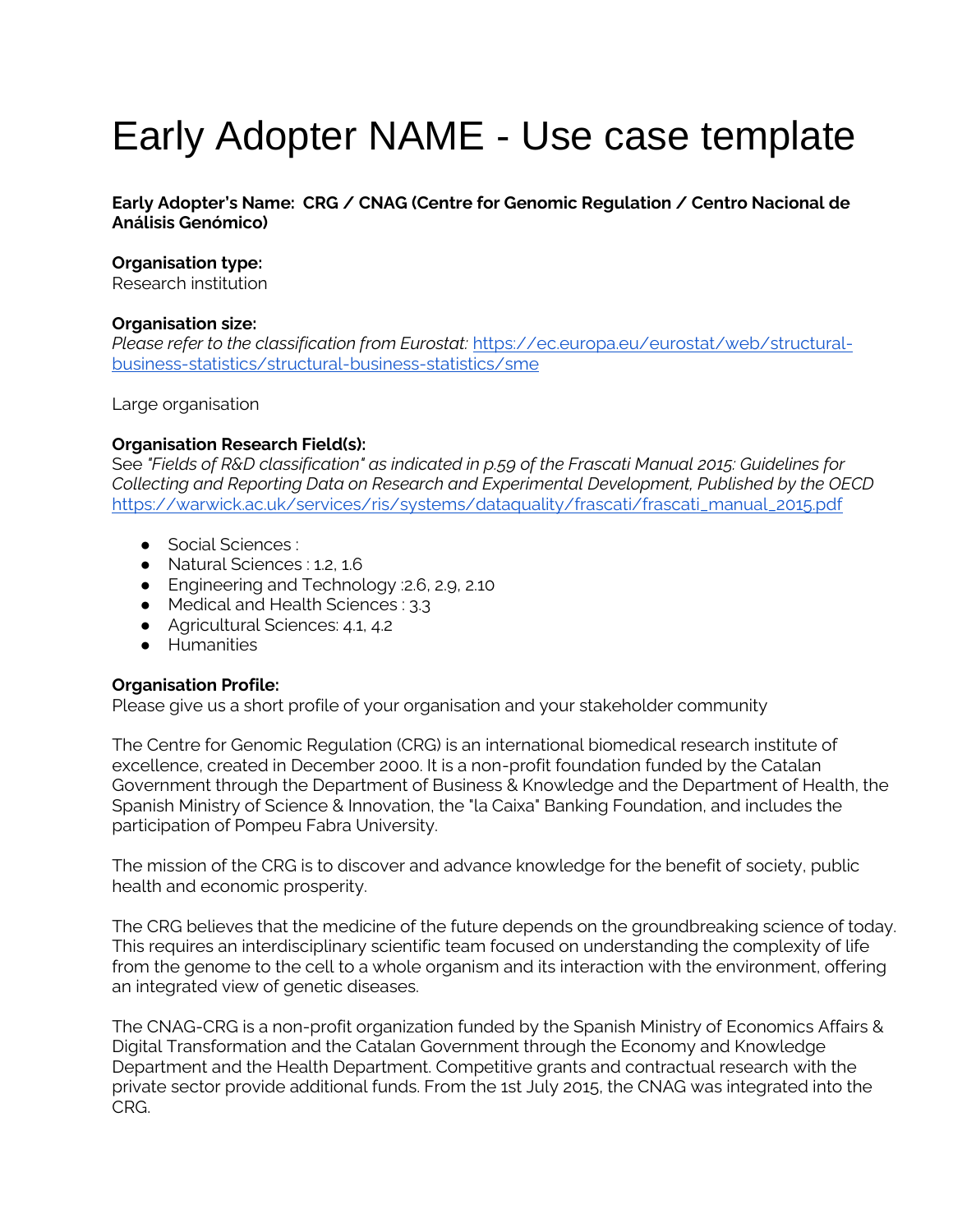The CNAG-CRG was created in 2009 with the mission to carry out projects in DNA sequencing and analysis in collaboration with researchers from Catalonia, Spain and from the international research community in order to ensure the competitiveness of our country in the strategic area of genomics. It started operations in March 2010 with twelve last-generation sequencing systems, which has enabled the center to build a sequencing capacity of over 1000 Gbases/day, the equivalent of completely sequencing ten human genomes every 24 hours. This capacity positions the CNAG-CRG as one of the largest European centers in terms of sequencing capacity. The Center has a staff of highly qualified individuals, 50% of which hold PhD degrees. The bioinformatics team together with our outstanding computing infrastructure (9 petabytes of data storage and over 3000 cores of computing) also positions the CNAG-CRG as a center of excellence in data analysis.

The CNAG-CRG takes part in genome sequencing and analysis projects in areas as diverse as cancer genetics, rare disorders, host-pathogen interactions, the preservation of endangered species, evolutionary studies and the improvement of species of agricultural interest, in collaboration with scientists from universities, hospitals, research centers and companies in the sector of biotechnology and pharma.

# **Organisation website URL: [https://www.crg.eu](https://www.crg.eu/) [https://www.cnag.crg.eu](https://www.cnag.crg.eu/)**

# **Suggested Use case title: Archiving Genomic and Imaging Data**

# **Problem definition:**

The CRG and CNAG generate large amounts of biological data using state of the art instrumentation including next generation sequencers, high resolution microscopes and mass spectrometers. The data is used for cutting edge research in the following fields

- Bioinformatics and Genomics
- Cell and Developmental Biology
- Gene Regulation, Stem Cells and Cancer
- Systems Biology
- Rare Diseases

As well as generating data for the institutes' researchers, the following core facilities provide services to external stakeholders and collaborators:

- Advanced Light Microscopy Unit
- Biomolecular Screening and & Protein Technologies Unit
- Proteomics Unit
- **•** Tissue Engineering Unit
- Flow Cytometry Analysis and Cell Sorting Unit
- Bioinformatics Unit
- Genomics Unit

Various types of sequencing services are offered :

- DNA Sequencing
- Long Read Sequencing
- Transcriptome Sequencing
- Epigenetic Sequencing
- Single Cell Sequencing
- 3D Genomics

Currently we have over 14 petabytes of storage in various systems at the institute. Data must be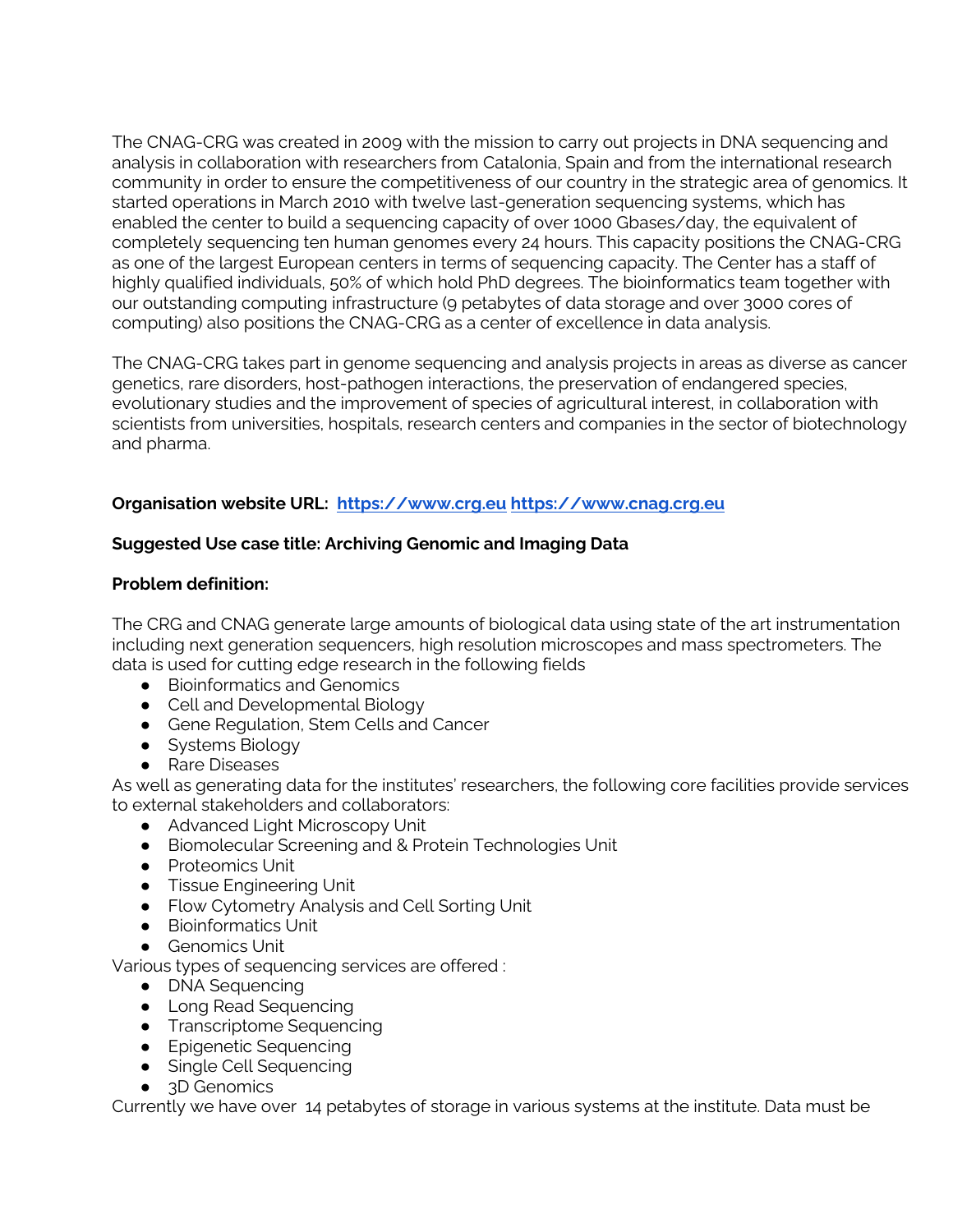stored securely for long periods of time so that re-analysis can be done as new methods and techniques are developed. As well as pure research, the instruments at the institute are being applied in the clinical domain necessitating the encryption of data and compliance with various regulatory requirements such as the GDPR.

Since we provide services and collaborate with a large community external to the institute, we also require means to share data securely with them and allow performant access.

#### **Is this use case new for your organisation?**

If so, what is the envisaged timeline for implementation? If not, how is it currently implemented? *Suggested length: 300 words* 

Currently, our data is stored in various disk and tape based systems. We maintain replicas in 2 datacentres in Barcelona separated by a distance of 7km. Keeping up with the data generation rate, and the multitude of different storage systems presents a challenge for the IT team. We are looking at ways to consolidate and rationalise these systems to simplify management and to improve costefficiency.

As well as needing to solve the problem of providing safe, secure and cost-effective storage we are actively looking at ways to provide FAIR access to data and to allow secure and performant access to external collaborators. We need a system that can cater to all of the following elements:

Safe storage : guarding against silent data corruption, multiple replicas across multiple locations, snapshotting, checksumming,

Secure storage : flexible access controls, federated identity management, encryption, regulatory compliance

FAIR storage - linking data with rich metadata allowing complex querying

Accessible storage : allowing efficient bulk transfer of data utilising fast protocols such as gridftp. Cost-effective storage : Low cost per terabyte per month and minimal additional costs (e.g. transfer costs, api usage costs). It would be preferable to have everything amortized into a single figure rather than having to deal with multiple line items to estimate costs.

Based on these very complex problems and the amount of work needed to transition from current systems to a new system we would estimate a timeline of around 2 years for development and implementation.

# **Data and metadata Characteristics:**

Please describe the type of data subject to your use case, including the size range *Suggested length: 200 words* 

The greatest proportion of the data is in the form of standard NGS formats such as fastq and bam files. We are increasingly dealing with large amounts of fast5 files generated by nanopore sequencing. There is also a large amount of imaging data in the form of tif, jpg, nd2 and raw files.

In total we have over 1.5 billion files ranging in size from tens of kilobytes up to a few hundred gigabytes. Large amounts of small files provide difficult technical challenges.

We are currently growing at a rate of around 2 petabytes a year but this is likely to increase substantially over the coming years.